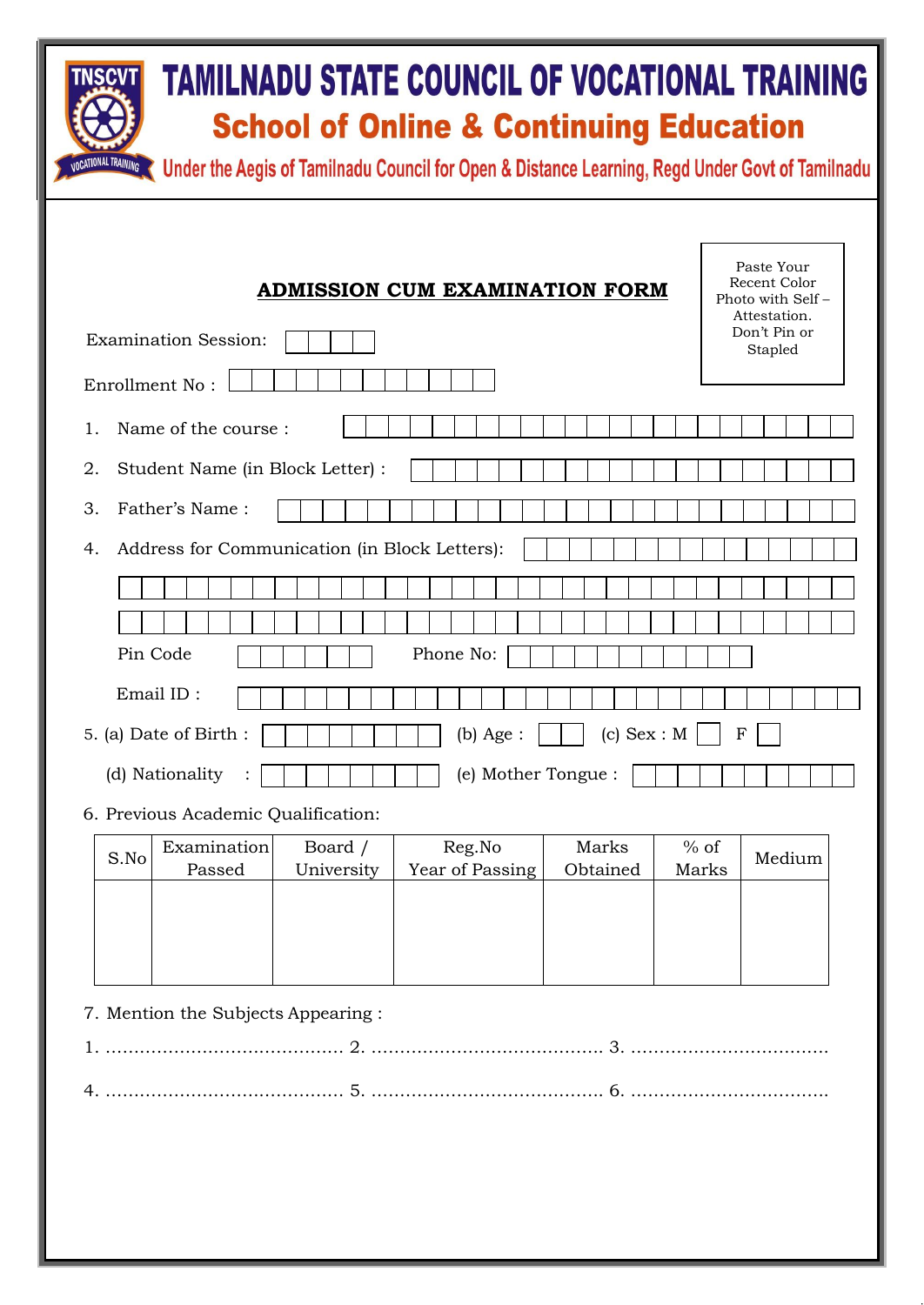| 8. Employment Record<br>(a) Designation :                                                                                              |                                 |  |  |  |  |
|----------------------------------------------------------------------------------------------------------------------------------------|---------------------------------|--|--|--|--|
|                                                                                                                                        |                                 |  |  |  |  |
| (b) Company Name & Address with Phone No:                                                                                              |                                 |  |  |  |  |
|                                                                                                                                        |                                 |  |  |  |  |
|                                                                                                                                        |                                 |  |  |  |  |
| (c) Period of Employment :                                                                                                             |                                 |  |  |  |  |
| 9. I declare that the particulars given above are correct and that I will, if admitted, abide<br>by the rules & regulations of TNSOCE. |                                 |  |  |  |  |
| Place:                                                                                                                                 |                                 |  |  |  |  |
| Date:                                                                                                                                  |                                 |  |  |  |  |
|                                                                                                                                        | Signature of the Student        |  |  |  |  |
| Enclosure                                                                                                                              |                                 |  |  |  |  |
| (i) Date of Birth (ii) Educational Qualification<br>(a)<br>Xerox copy of<br>(b)<br>Demand Draft. (c) Address Proof & Identity Proof    |                                 |  |  |  |  |
|                                                                                                                                        |                                 |  |  |  |  |
| OFFICE USE ONLY                                                                                                                        |                                 |  |  |  |  |
|                                                                                                                                        |                                 |  |  |  |  |
| Centre Name & Code:<br>Date:                                                                                                           |                                 |  |  |  |  |
|                                                                                                                                        |                                 |  |  |  |  |
|                                                                                                                                        |                                 |  |  |  |  |
|                                                                                                                                        |                                 |  |  |  |  |
| Verified and Checked                                                                                                                   | Coordinator Signature with Seal |  |  |  |  |
|                                                                                                                                        |                                 |  |  |  |  |
|                                                                                                                                        |                                 |  |  |  |  |
|                                                                                                                                        |                                 |  |  |  |  |
|                                                                                                                                        |                                 |  |  |  |  |
|                                                                                                                                        |                                 |  |  |  |  |